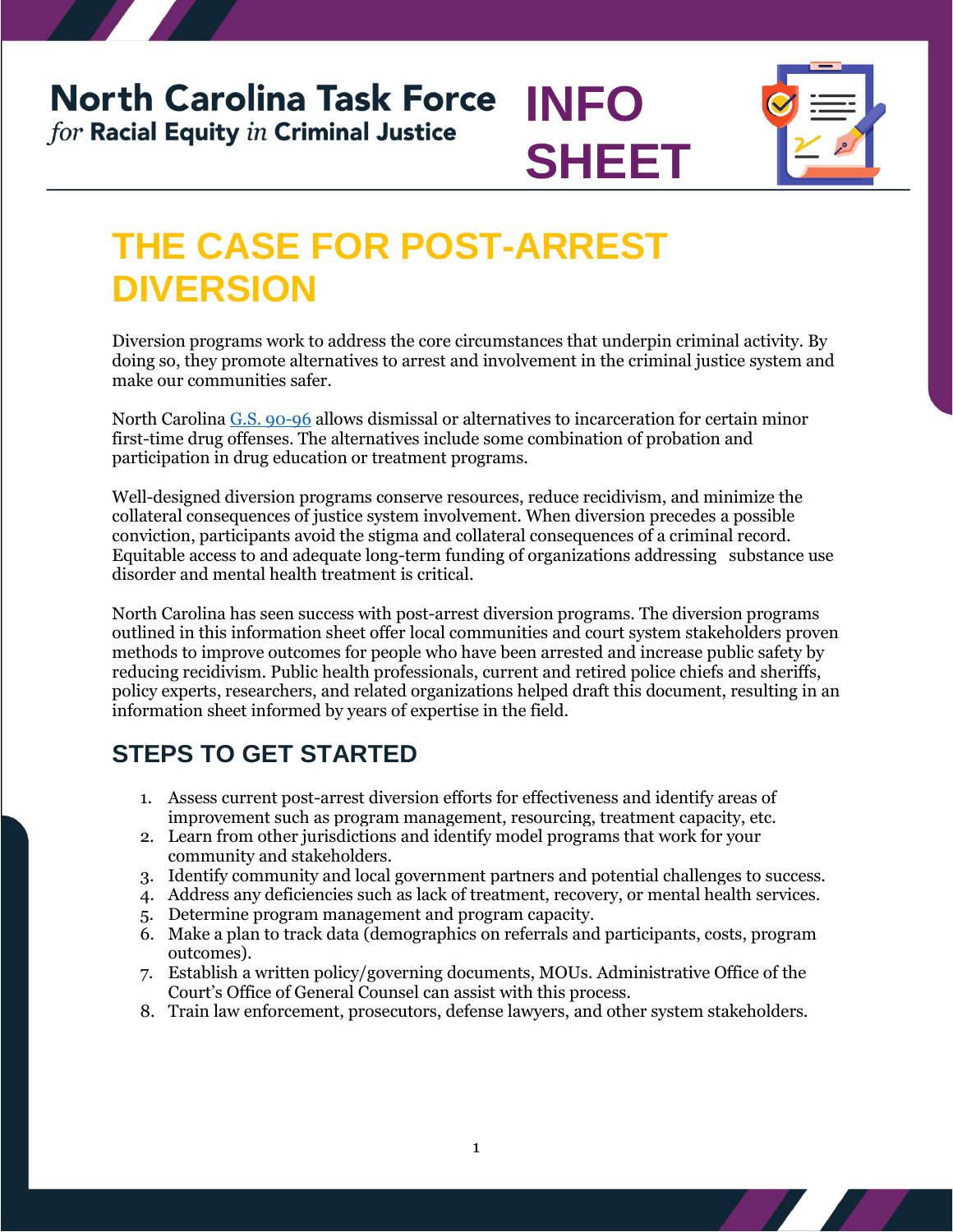**North Carolina Task Force INFO** for Racial Equity in Criminal Justice



### **NORTH CAROLINA MODEL PROGRAMS**

#### **[MENTAL HEALTH COURT](https://www.nccourts.gov/courts/recovery-courts/mental-health-court) (BRUNSWICK, DURHAM, FORSYTH, GUILFORD, MECKLENBURG, ORANGE, AND PITT COUNTIES)**

*Overview:* Mental health court (MHC) facilitates cooperation between the state mental health system, mental health service providers, and the court. This allows the state mental health system to provide those who are repeatedly in the criminal justice system with mental health services aimed at improving their ability to function in the community, thereby reducing recidivism and easing the workload of the court.

**SHEET**

*Contacts*: Rebecca Lawrence, Mental Health Court Care Management Specialist, Forsyth County lawrenrj@forsyth.cc

Yolonda Woodhouse, Court Management Specialist for Administrative Office of the Courts [yolonda.m.woodhouse@nccourts.org](mailto:yolonda.m.woodhouse@nccourts.org) (919) 890-1202

#### **[RECOVERY](https://www.nccourts.gov/courts/recovery-courts) OR [DRUG TREATMENT](https://www.nccourts.gov/courts/recovery-courts/adult-drug-treatment-court) COURT (DTC)**

*Overview:* Drug Courts exist around the country to address individuals who have committed a crime and are dependent on a substance. North Carolina's DTCs are geared towards chemically dependent individuals who are eligible for an intermediate punishment for all pending offenses. Adult DTCs in North Carolina also serve nonviolent, repeat offenders facing jail or prison time. There are active DTC in 25 counties in North Carolina.

*Success:* Participants in recovery courts are significantly less likely to relapse in substance use disorder and less likely to commit future crimes.

*Contact:* Yolonda Woodhouse, Court Management Specialist for Administrative Office of the **Courts** [yolonda.m.woodhouse@nccourts.org](mailto:yolonda.m.woodhouse@nccourts.org)  (919) 890-1202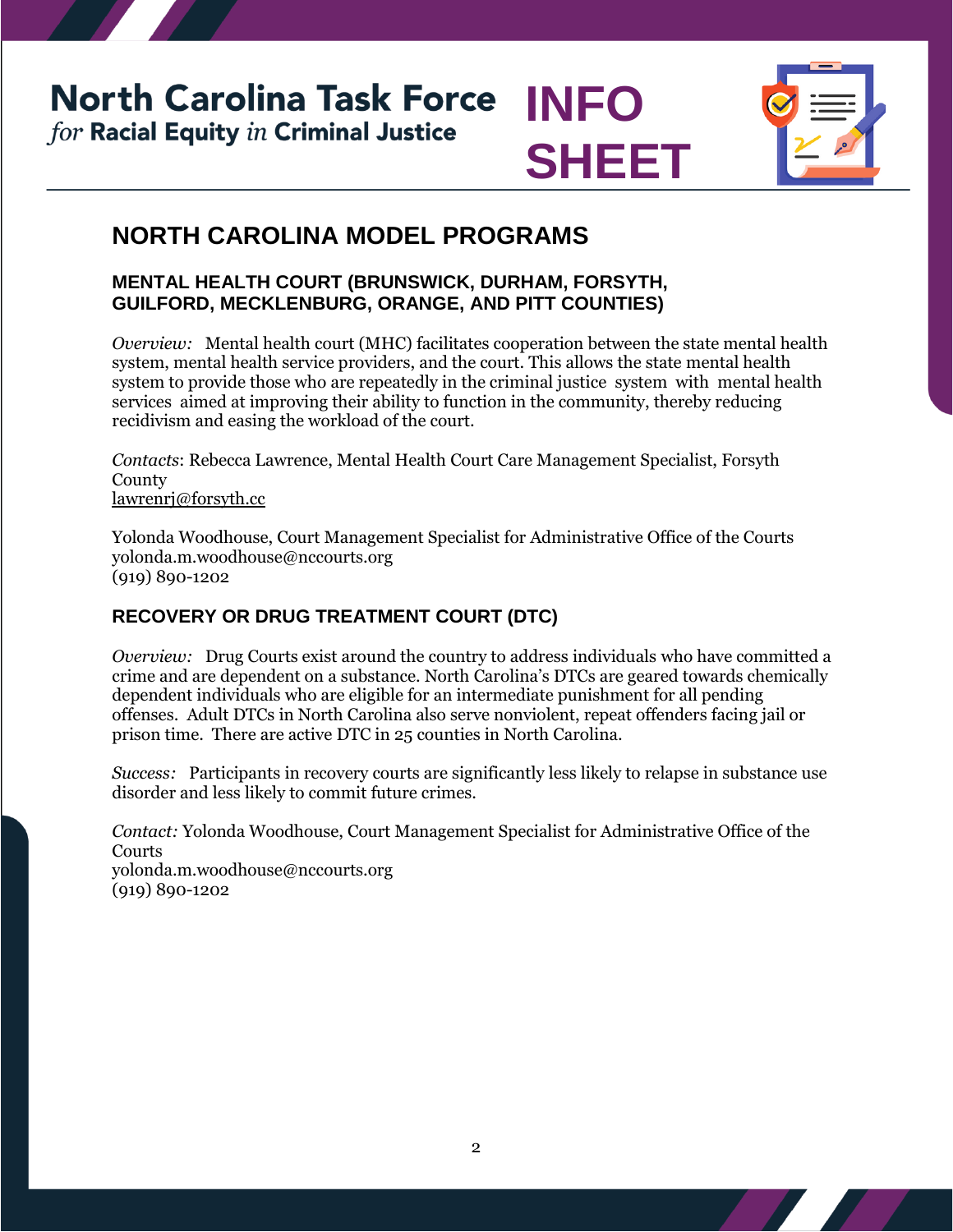## **North Carolina Task Force INFO** for Racial Equity in Criminal Justice





#### **[VETERANS TREATMENT COURT](https://www.nccourts.gov/courts/recovery-courts/veterans-treatment-court) (VTC)**

*Overview:* Veterans Treatment Court exists around the country, including in four North Carolina counties: Buncombe, Cumberland, Forsyth, Catawba, and Harnett. VTC's purpose is to support and provide treatment to, rather than incarcerate, veterans who have committed certain offenses. VTCs focus on veterans experiencing mental illness and substance use disorder.

*Success:* As of 2018, 92 percent of veterans entering the Harnett County VTC program had cooccurring issues and 86 percent had substance use issues. By phase 4 of the 5-phase program, that figure dropped to 3 percent.

*Contact:* Yolonda Woodhouse, Court Management Specialist for Administrative Office of the **Courts** [yolonda.m.woodhouse@nccourts.org](mailto:yolonda.m.woodhouse@nccourts.org)  (919) 890-1202

#### **[DURHAM POST ARREST DIVERSION PROGRAM \(PDP\)](https://www.dconc.gov/county-departments/departments-a-e/criminal-justice-resource-center/diversion-program/post-arrest-diversion)**

*Overview:* The Durham PDP is a collaboration between the Durham District Attorney's Office and the Criminal Justice Resource Center (CJRC). The program accepts individuals ages 18-26 and older adults at law enforcement discretion who are accused of committing lower-level felonies. Participation is voluntary, and referrals come directly from the Durham DA's Office following an agreement with the defense attorney and client involved in the case. CJRC creates a tailored plan that holds perpetrators accountable while helping them avoid future justice involvement.

*Success*: The PDP program launched in 2020. As of January 2021, 11 cases have been open and three concluded successfully. No participants have been removed from the program.

*Contact*: Kelly Andrews, Program Coordinator [kcandrews@dconc.gov](mailto:kcandrews@dconc.gov)  919-560-8292

committed.

#### **[CHARLOTTE YOUTH DIVERSION PROGRAM](https://charlottenc.gov/CMPD/Organization/Pages/SupportSvcs/YouthDiversionProgram.aspx)**

*Overview:* This program is a Charlotte-Mecklenburg Police Department-funded program that serves youth who commit first-time misdemeanor offenses. Children ages 6 to 17 can be referred by a

### **SUCCESS STORY**

the [Durham PDP](https://www.dconc.gov/county-departments/departments-a-e/criminal-justice-resource-center/diversion-program/post-arrest-diversion)

*"I am grateful and thankful to have been giving another chance. I could have a felony on my record right now for a careless mistake, but I do not... People need to take advantage of these programs. I am living proof they work." --* Successful former participant in

CMPD officer, after which they are evaluated by a diversion specialist. After completing an 8-

hour life skills course or Teen Court, participants will not be charged with the offense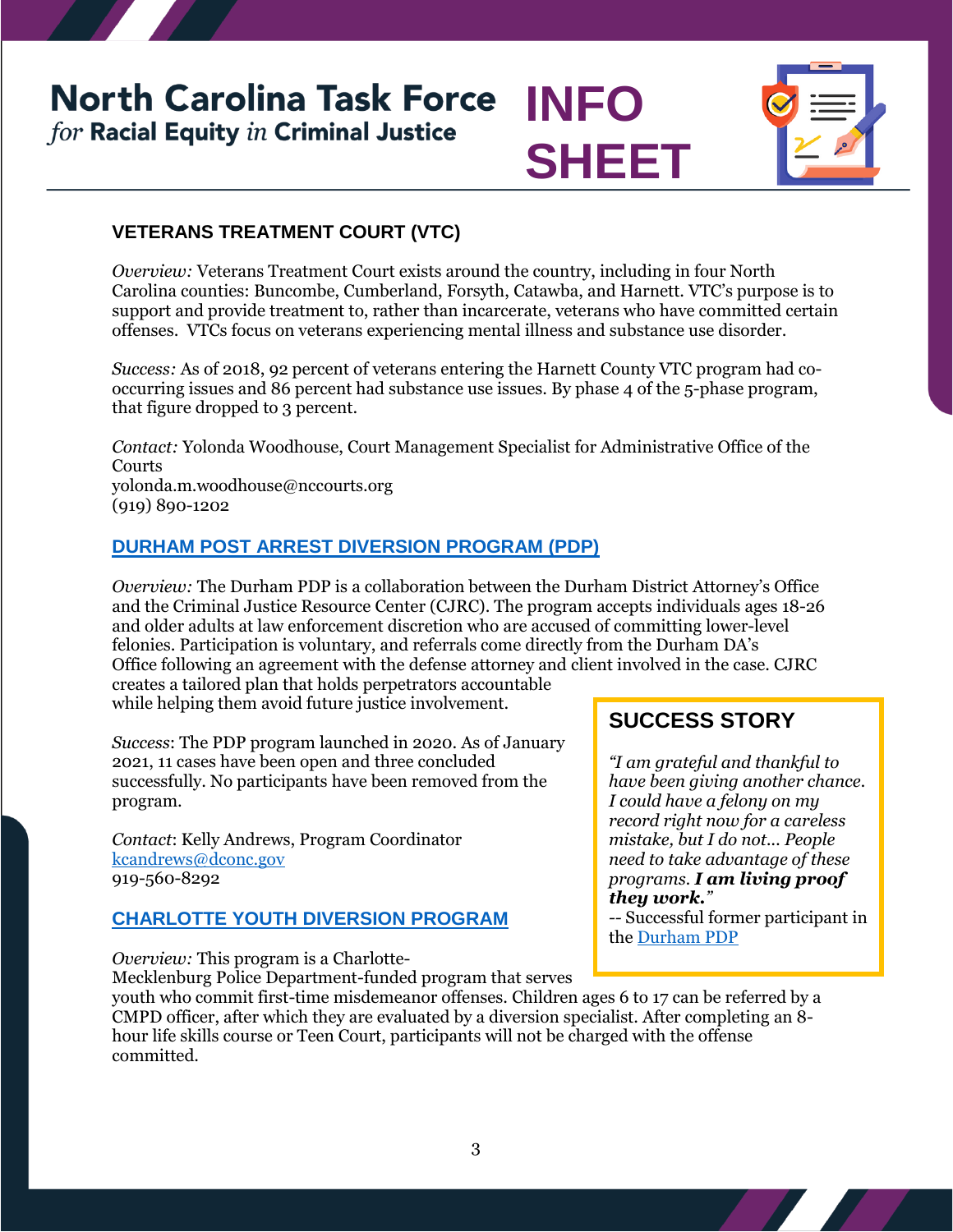## **North Carolina Task Force INFO** for Racial Equity in Criminal Justice





*Success:* About 700 children are diverted through the program each year, and more than 70% of participants successfully complete the program.

*Contact:* Cara Evans-Patterson, Youth Diversion Program Manager [cevanspatterson@cmpd.org](mailto:cevanspatterson@cmpd.org)  704-574-3186

#### **[BUNCOMBE COUNTY JAIL DIVERSION](https://www.buncombecounty.org/governing/depts/justice-services/programs-services/jail-diversion-reentry-services.aspx)**

*Overview:* Jail diversion options are available to individuals in the Buncombe County Detention Facility who have primary substance use issues or severe mental illnesses. Buncombe County has two main jail diversion programs: Justice United in Support of Treatment (JUST) and Substance Use Diversion (SUD). JUST is a post-booking jail diversion program that primarily serves individuals with serious and persistent mental health disorders. The goal of the SUD program is to divert individuals with a primary substance use disorder from the Buncombe County Detention Facility to appropriate treatment in the community.

*Contact:* Ron Harrison, RHA Diversion and Reentry Program Manager [ron.harrison@buncombecounty.org](mailto:ron.harrison@buncombecounty.org) 

### **FUNDING AND COLLABORATION OPPORTUNITIES**

Stakeholders often identify an absence of places to divert to as a barrier to the creation of diversion programs, especially in rural areas. Developing partnerships and funding, even for pilot programs, can help a program get started. The [NC DHHS Jail Diversion](https://www.ncdhhs.gov/divisions/mental-health-developmental-disabilities-and-substance-abuse/jail-diversion) program offe[rs](mailto:contactdmh@dhhs.nc.gov)  technical assistance to communities starting and operating post-arrest diversion programs: [contactdmh@dhhs.nc.gov,](mailto:contactdmh@dhhs.nc.gov) 1-800-662-7030.

- 1. Government and foundation grants
- 2. Funding from city or county budget for individual community programs (e.g., [American](https://www.whitehouse.gov/american-rescue-plan/)  [Rescue Plan](https://www.whitehouse.gov/american-rescue-plan/) and opioid settlement funds)
- 3. Community partners/sponsors

#### **[JUVENILE JUSTICE DIRECTORY](https://www.ncdps.gov/juvenile-justice/service-directory)**

Law enforcement may access local programming for juveniles through [CJLEADS](https://it.nc.gov/programs/cjleads) or at [https://www.ncdps.gov/juvenile-justice/service-directory,](https://www.ncdps.gov/juvenile-justice/service-directory) and can contact their [local juvenile](https://www.ncdps.gov/Juvenile-Justice/Juvenile-Court-Services)  [court counselor office](https://www.ncdps.gov/Juvenile-Justice/Juvenile-Court-Services) for guidance.

*Contact*: Candice W. Moore, Juvenile Justice Evidence Based Practices Administrator [candice.w.moore@ncdps.gov](mailto:candice.w.moore@ncdps.gov) 919-812-7096